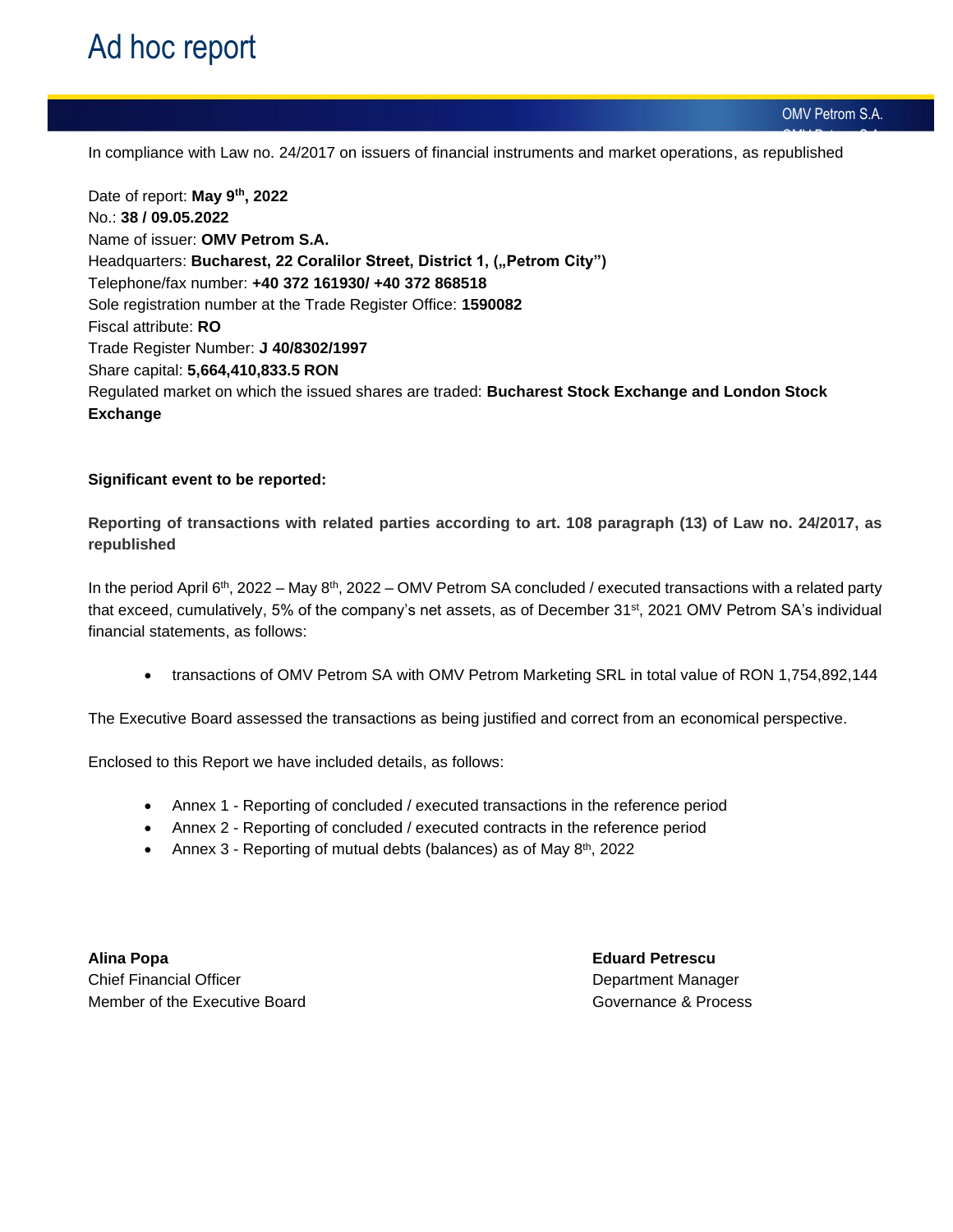| Year | Month          | Company              |                                | <b>Related party</b>            |                                | Nature of           | <b>Object of transaction</b>    | Amount (RON)  | <b>Contract Number</b> |  |
|------|----------------|----------------------|--------------------------------|---------------------------------|--------------------------------|---------------------|---------------------------------|---------------|------------------------|--|
|      |                | Name                 | Nature of<br>relation-<br>ship | Name                            | Nature of<br>relation-<br>ship | transaction         |                                 |               |                        |  |
| 2022 | $\overline{4}$ | <b>OMV Petrom SA</b> | <b>Issuer</b>                  | <b>OMV Petrom Marketing SRL</b> | Subsidiary                     | Acquisitions        | Cash pooling interest           | 6,389,052     | DJ7635                 |  |
| 2022 | $\overline{4}$ | <b>OMV Petrom SA</b> | Issuer                         | <b>OMV Petrom Marketing SRL</b> | Subsidiary                     | Acquisitions        | Petroleum products              | 9,289         | IC4118                 |  |
| 2022 | $\overline{4}$ | <b>OMV Petrom SA</b> | <b>Issuer</b>                  | <b>OMV Petrom Marketing SRL</b> | Subsidiary                     | Acquisitions        | Services and fuels              | 1,278,143     | J4803                  |  |
| 2022 | $\overline{4}$ | <b>OMV Petrom SA</b> | Issuer                         | <b>OMV Petrom Marketing SRL</b> | Subsidiary                     | Acquisitions        | Services and fuels              | 3,201,819     | J4804                  |  |
| 2022 | 4              | <b>OMV Petrom SA</b> | Issuer                         | <b>OMV Petrom Marketing SRL</b> | Subsidiary                     | Acquisitions        | <b>Services</b>                 | 350,598       | J4946                  |  |
| 2022 | $\overline{4}$ | <b>OMV Petrom SA</b> | Issuer                         | <b>OMV Petrom Marketing SRL</b> | Subsidiary                     | Acquisitions        | Services                        | 442,473       | J5170                  |  |
| 2022 | $\overline{4}$ | <b>OMV Petrom SA</b> | Issuer                         | <b>OMV Petrom Marketing SRL</b> | Subsidiary                     | Acquisitions        | Vignets                         | 638,120       | no contract            |  |
| 2022 | $\overline{4}$ | <b>OMV Petrom SA</b> | Issuer                         | <b>OMV Petrom Marketing SRL</b> | Subsidiary                     | <b>Sales</b>        | Rent                            | 4,213         | 1665                   |  |
| 2022 | $\overline{4}$ | <b>OMV Petrom SA</b> | Issuer                         | <b>OMV Petrom Marketing SRL</b> | Subsidiary                     | <b>Sales</b>        | Electricity                     | 4,408,013     | 10PM                   |  |
| 2022 | $\overline{4}$ | <b>OMV Petrom SA</b> | <b>Issuer</b>                  | <b>OMV Petrom Marketing SRL</b> | Subsidiary                     | <b>Sales</b>        | Reinvoicing -<br>services/goods | 155,871       | IC1063                 |  |
| 2022 | $\overline{4}$ | <b>OMV Petrom SA</b> | <b>Issuer</b>                  | <b>OMV Petrom Marketing SRL</b> | Subsidiary                     | <b>Sales</b>        | Petroleum products              | 1,406,281,665 | IC4118                 |  |
| 2022 | $\overline{4}$ | <b>OMV Petrom SA</b> | Issuer                         | <b>OMV Petrom Marketing SRL</b> | Subsidiary                     | <b>Sales</b>        | Rent and other services         | 78,566        | IC4213                 |  |
| 2022 | $\overline{4}$ | <b>OMV Petrom SA</b> | <b>Issuer</b>                  | <b>OMV Petrom Marketing SRL</b> | Subsidiary                     | <b>Sales</b>        | Natural gas                     | 105.055       | IC5028                 |  |
| 2022 | $\overline{4}$ | <b>OMV Petrom SA</b> | Issuer                         | <b>OMV Petrom Marketing SRL</b> | Subsidiary                     | <b>Sales</b>        | Services                        | 449,122       | J4947                  |  |
| 2022 | 4              | <b>OMV Petrom SA</b> | Issuer                         | <b>OMV Petrom Marketing SRL</b> | Subsidiary                     | <b>Sales</b>        | Rent and other services         | 270,161       | J641                   |  |
| 2022 | 5              | <b>OMV Petrom SA</b> | Issuer                         | <b>OMV Petrom Marketing SRL</b> | Subsidiary                     | Acquisitions        | Services and fuels              | $-609,267$    | J4803                  |  |
| 2022 | 5              | <b>OMV Petrom SA</b> | Issuer                         | <b>OMV Petrom Marketing SRL</b> | Subsidiary                     | Acquisitions        | Services and fuels              | $-1,544,713$  | J4804                  |  |
| 2022 | 5              | <b>OMV Petrom SA</b> | Issuer                         | <b>OMV Petrom Marketing SRL</b> | Subsidiary                     | Acquisitions        | Services                        | $-134,580$    | J4946                  |  |
| 2022 | 5              | <b>OMV Petrom SA</b> | Issuer                         | <b>OMV Petrom Marketing SRL</b> | Subsidiary                     | Acquisitions        | Services                        | $-442,473$    | J5170                  |  |
| 2022 | 5              | <b>OMV Petrom SA</b> | Issuer                         | <b>OMV Petrom Marketing SRL</b> | Subsidiary                     | <b>Acquisitions</b> | Vignets                         | $-336$        | no contract            |  |
| 2022 | 5              | <b>OMV Petrom SA</b> | <b>Issuer</b>                  | <b>OMV Petrom Marketing SRL</b> | Subsidiary                     | <b>Sales</b>        | Petroleum products              | 333,640,482   | IC4118                 |  |
| 2022 | 5              | <b>OMV Petrom SA</b> | Issuer                         | <b>OMV Petrom Marketing SRL</b> | Subsidiary                     | <b>Sales</b>        | Natural gas                     | $-79,130$     | IC5028                 |  |
|      | <b>TOTAL</b>   | <b>OMV Petrom SA</b> |                                | <b>OMV Petrom Marketing SRL</b> |                                |                     |                                 | 1,754,892,144 |                        |  |

## **Annex 1 - Reporting of concluded / executed transactions in the reference period**

Note:

1. amounts do not include VAT and excise collected in the name of third parties

2. in case of loans / cash pooling contract is presented the interest receivable / interest payable

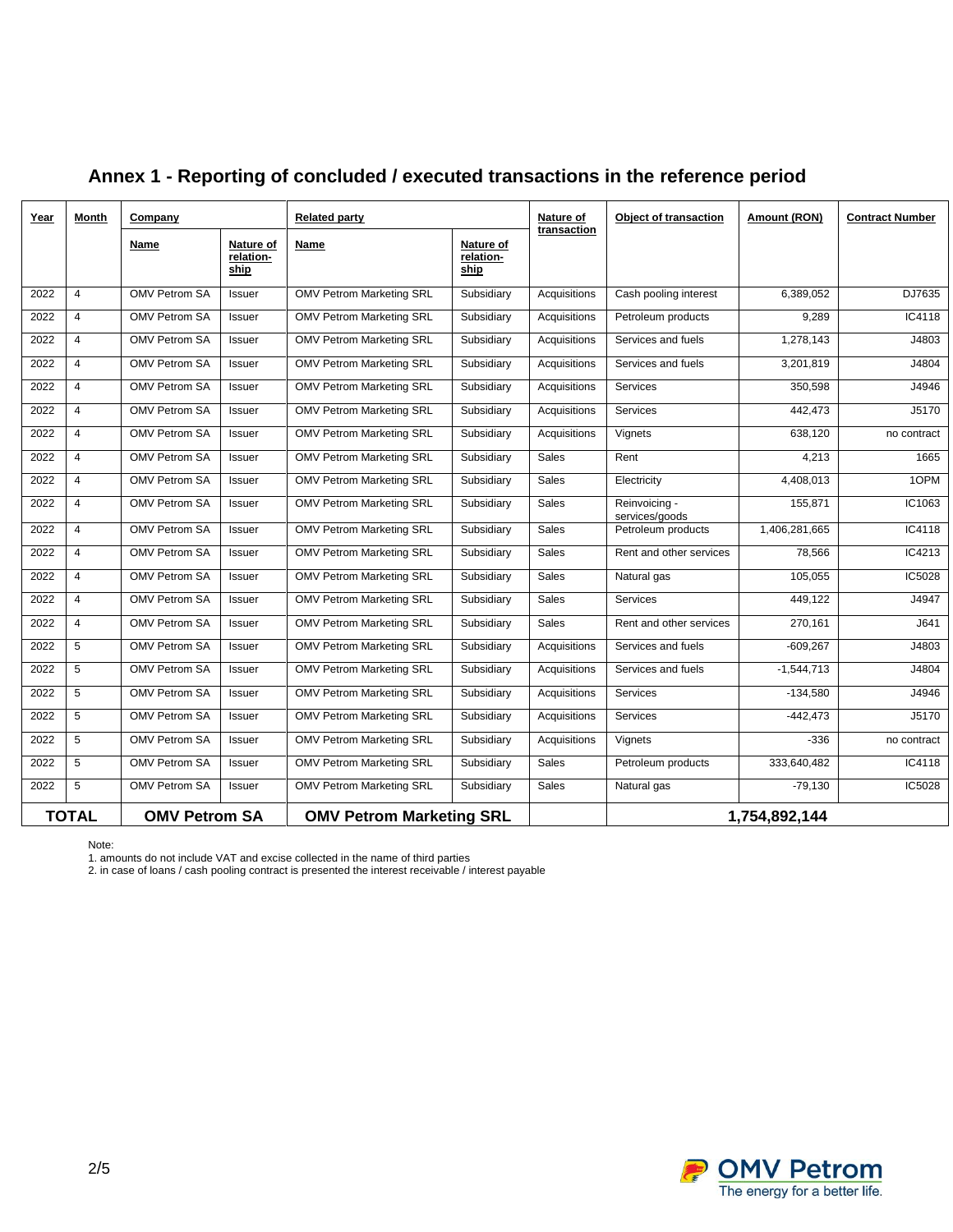| Crt.           | Year | <b>Month</b>    | Company         |                           | <b>Related party</b>                                                                                                                     | Date of initial                                                          | Addendum   | Initial contract | Addendum |            |  |
|----------------|------|-----------------|-----------------|---------------------------|------------------------------------------------------------------------------------------------------------------------------------------|--------------------------------------------------------------------------|------------|------------------|----------|------------|--|
| No.            |      |                 | Name            | Nature of<br>relationship | Name                                                                                                                                     | Nature of relationship                                                   | contract   | date             | number   | number     |  |
|                | 2013 | 9               | OMV Petrom S.A. | <b>Issuer</b>             | <b>OMV Petrom Marketing SRL</b>                                                                                                          | Subsidiary                                                               | 12.09.2013 |                  | 1665     |            |  |
| $\overline{2}$ | 2020 | 9               | OMV Petrom S.A. | <b>Issuer</b>             | <b>OMV Petrom Marketing SRL</b>                                                                                                          | Subsidiary                                                               | 01.10.2010 | 07.09.2020       | J4947    | IC4037A008 |  |
| 3              | 2020 | 10 <sup>1</sup> | OMV Petrom S.A. | <b>Issuer</b>             | <b>OMV Petrom Marketing SRL</b>                                                                                                          | Subsidiary                                                               | 01.01.2011 | 30.10.2020       | J641     | IC1006A008 |  |
| $\overline{4}$ | 2020 | 10              | OMV Petrom S.A. | <b>Issuer</b>             | <b>OMV Petrom Marketing SRL</b>                                                                                                          | Subsidiary                                                               | 01.03.2016 | 30.10.2020       | IC4213   | IC4213A003 |  |
| 5              | 2021 | 4               | OMV Petrom S.A. | <b>Issuer</b>             | <b>OMV Petrom Marketing SRL</b>                                                                                                          | Subsidiary                                                               | 02.12.2009 | 14.04.2021       | DJ7635   | IC1025A010 |  |
| 6              | 2021 | 10              | OMV Petrom S.A. | <b>Issuer</b>             | <b>OMV Petrom Marketing SRL</b>                                                                                                          | Subsidiary                                                               | 28.09.2020 | 21.10.2021       | IC5028   | IC5028A001 |  |
| $\overline{7}$ | 2021 | 10 <sup>1</sup> | OMV Petrom S.A. | <b>Issuer</b>             | <b>OMV Petrom Marketing SRL</b>                                                                                                          | Subsidiary                                                               | 20.01.2015 | 28.10.2021       | IC4118   | IC4118A010 |  |
| 8              | 2021 | 11              | OMV Petrom S.A. | <b>Issuer</b>             | <b>OMV Petrom Marketing SRL</b><br><b>OMV International Services GmbH</b>                                                                | Subsidiary<br>Affiliated party                                           | 30.09.2010 | 20.11.2021       | J4804    | IC4053A002 |  |
| 9              | 2021 | 11              | OMV Petrom S.A. | <b>Issuer</b>             | <b>OMV Petrom Marketing SRL</b>                                                                                                          | Subsidiary                                                               | 01.10.2010 | 22.11.2021       | 1OPM     | IC6006A037 |  |
| 10             | 2021 | 11              | OMV Petrom S.A. | <b>Issuer</b>             | OMV Petrom Global Solutions SRL<br><b>OMV Petrom Marketing SRL</b><br>OMV PETROM GAS SRL<br>PETROMED SOLUTIONS SRL<br>PETROM AVIATION SA | Affiliated party<br>Subsidiary<br>Subsidiary<br>Subsidiary<br>Subsidiarv | 01.07.2014 | 23.11.2021       | IC1063   | IC1063A009 |  |
| 11             | 2021 | 12              | OMV Petrom S.A. | <b>Issuer</b>             | <b>OMV Petrom Marketing SRL</b>                                                                                                          | Subsidiary                                                               | 28.09.2010 | 01.12.2021       | J4803    | IC4357A002 |  |
| 12             | 2022 |                 | OMV Petrom S.A. | <b>Issuer</b>             | <b>OMV Petrom Marketing SRL</b>                                                                                                          | Subsidiary                                                               | 01.10.2010 | 31.01.2022       | J4946    | IC4038A022 |  |
| 13             | 2022 |                 | OMV Petrom S.A. | <b>Issuer</b>             | <b>OMV Petrom Marketing SRL</b>                                                                                                          | Subsidiary                                                               | 01.10.2010 | 31.01.2022       | J5170    | IC4056A011 |  |

## **Annex 2 - Reporting of concluded / executed contracts in the reference period**

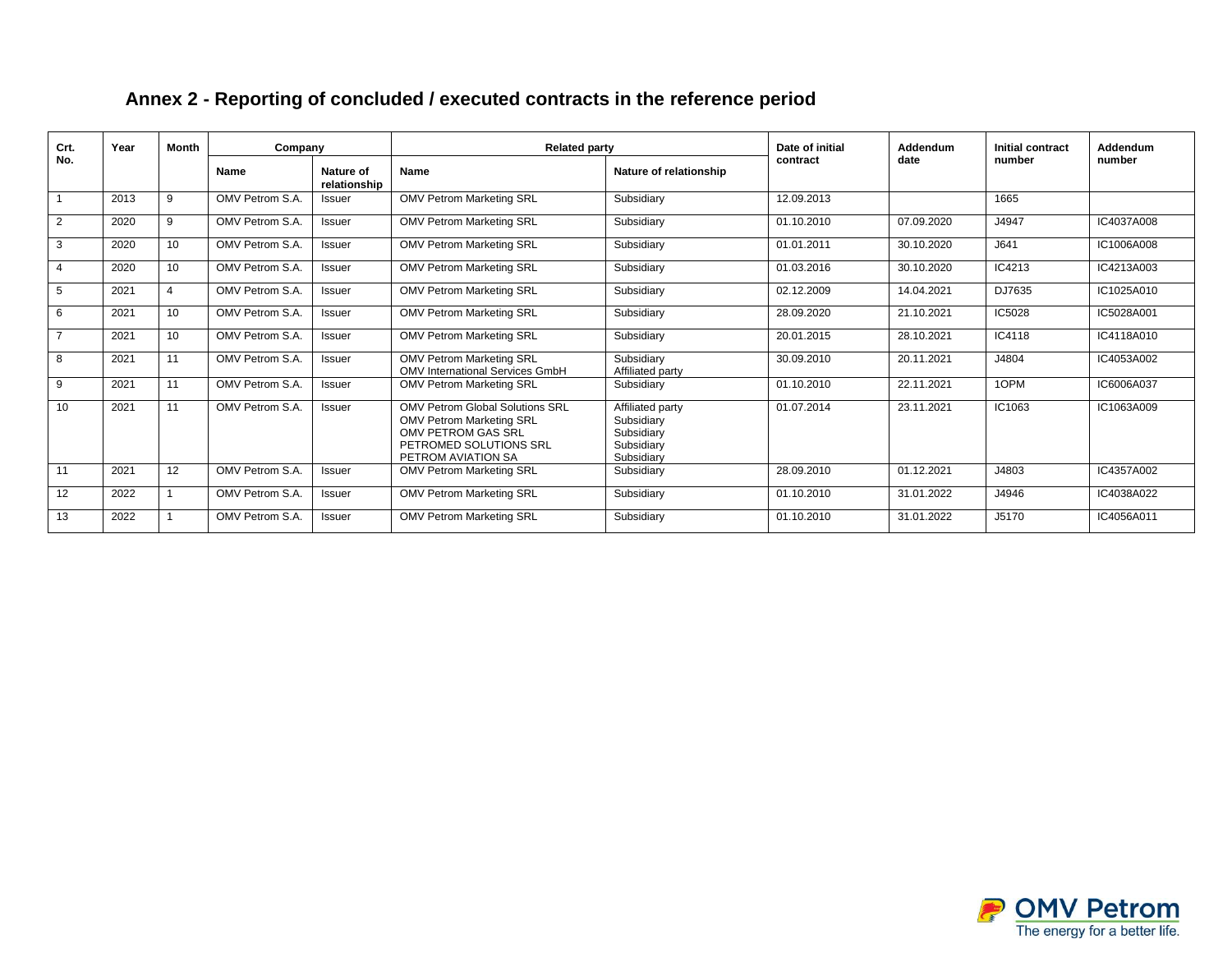|                | -continued-               |                               |                                    |                                      |                   |     |       |                                                                                      |                  |                  |                      |                                         |                                |                                                          |
|----------------|---------------------------|-------------------------------|------------------------------------|--------------------------------------|-------------------|-----|-------|--------------------------------------------------------------------------------------|------------------|------------------|----------------------|-----------------------------------------|--------------------------------|----------------------------------------------------------|
| Crt.           | Contract/ Addendum nature |                               | <b>Total value</b>                 |                                      | <b>Guarantees</b> |     |       | Payment                                                                              |                  | <b>Penalties</b> |                      |                                         |                                |                                                          |
| No.            | <b>Nature</b>             | Object                        | Ccy                                | Amount in<br>chosen<br>currency      | <b>Desc</b>       | Ccy | Value | <b>Term</b>                                                                          | Method           | Ccy              | <b>Fixed amounts</b> | Percent (%)<br>per day                  | Other<br>types of<br>penalties | <b>Maturity</b><br>for<br>penalties<br>payment           |
| $\mathbf{1}$   | Sales                     | Rent                          | <b>RON</b>                         | 850 EURO/<br>month                   |                   |     |       | in advance, for the annual<br>amount                                                 | bank<br>transfer |                  |                      |                                         |                                |                                                          |
| 2              | Sales                     | Services                      | <b>RON</b>                         | without<br>mentioned value           |                   |     |       | 30 days after the invoice<br>and justifying documents<br>are sent to the beneficiary | bank<br>transfer |                  |                      |                                         |                                |                                                          |
| 3              | Sales                     | Rent and other<br>services    | <b>RON</b>                         | without<br>mentioned value           |                   |     |       | 10 working days from<br>invoice receipt date                                         | bank<br>transfer | <b>RON</b>       |                      | 0.06%                                   |                                |                                                          |
| $\overline{4}$ | Sales                     | Rent and other<br>services    | <b>RON</b>                         | without<br>mentioned value           |                   |     |       | 10 working days from<br>invoice receipt date                                         | bank<br>transfer | <b>RON</b>       |                      | 0.06%                                   |                                |                                                          |
| 5              | Loans                     | Cash pooling                  | RON/<br>EUR/<br>USD/<br><b>GBP</b> | up to<br>2,000,000,000<br><b>RON</b> |                   |     |       | at the end of each working<br>day                                                    | bank<br>transfer |                  |                      |                                         |                                |                                                          |
| 6              | Sales                     | Natural gas                   | <b>RON</b>                         | without<br>mentioned value           |                   |     |       | 30 calendar days from<br>invoice date                                                | bank<br>transfer | <b>RON</b>       |                      |                                         | 3 months<br>ROBOR+<br>4% p.a.  |                                                          |
| $\overline{7}$ | Sales                     | Petroleum<br>products         | <b>RON</b>                         | without<br>mentioned value           |                   |     |       | 15 days from invoice date                                                            | bank<br>transfer |                  |                      |                                         |                                |                                                          |
| 8              | Acquisitions              | Services and<br>fuels         | <b>RON</b>                         | without<br>mentioned value           |                   |     |       | 30 days from invoice date                                                            | bank<br>transfer |                  |                      |                                         |                                |                                                          |
| 9              | Sales                     | Electricity                   | <b>RON</b>                         | without<br>mentioned value           |                   |     |       | 10 days from invoice date                                                            | bank<br>transfer | <b>RON</b>       |                      | 0.06% after 30<br>days from due<br>date |                                |                                                          |
| 10             | Sales                     | Reinvoicing<br>services/goods | <b>RON</b>                         | without<br>mentioned value           |                   |     |       | 20 calendar days from<br>invoice date                                                | bank<br>transfer |                  |                      |                                         |                                |                                                          |
| 11             | Acquisitions              | Services and<br>fuels         | <b>RON</b>                         | without<br>mentioned value           |                   |     |       | 30 calendar days from<br>invoice date                                                | bank<br>transfer | <b>RON</b>       |                      | 0.1%                                    |                                |                                                          |
| 12             | Acquisitions              | Services                      | <b>RON</b>                         | without<br>mentioned value           |                   |     |       | 30 days after the invoice<br>and justifying documents<br>are sent to the beneficiary | bank<br>transfer |                  |                      |                                         |                                |                                                          |
| 13             | Acquisitions              | Services                      | <b>RON</b>                         | without<br>mentioned value           |                   |     |       | 20 working days from<br>invoice date                                                 | bank<br>transfer | <b>RON</b>       |                      | 0.06%                                   |                                | 10 working<br>days from<br>date of<br>penalty<br>invoice |

Note: in case of contracts with transactions during the reference period, it is presented the latest contract's addendum, in force at the end of the reference period Abbreviation used: Ccy = Currency / Desc = Description